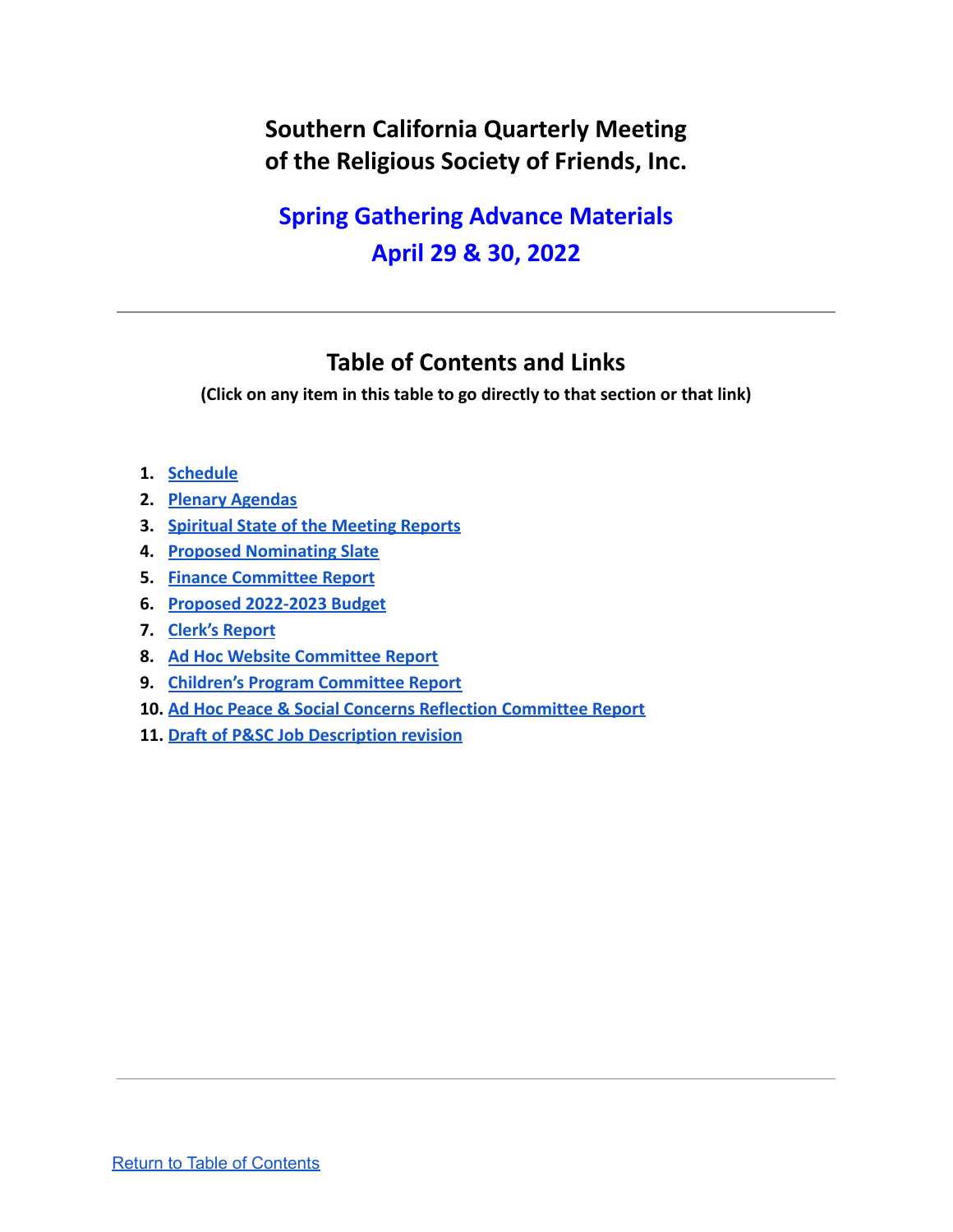# **2022 Spring Gathering Schedule**

Friday, April 29:

| $6:30 - 8:00$ pm    | Friends Peace Teams Toward Right Relationships Interest Group |
|---------------------|---------------------------------------------------------------|
| Saturday, April 30: |                                                               |
| $9:30 - 11:45$ am   | Worship, Plenary 1, State of Society Reports Part 1           |
| $11:45am - 1:00 pm$ | Lunch Break - optional fellowship                             |
| $1:00 - 2:45$ pm    | Plenary 2, State of Society Reports Part 2,                   |
| $2:45 - 3:15$ pm    | Closing Worship                                               |

# **Plenary Agendas**

## Plenary 1

- 1. Opening Worship
- 2. Welcome, [Land Acknowledgment](https://native-land.ca/) (Native Land
- 3. Roll Call
- 4. Clerk's Report
- 5. Naming for Nominating Committee first reading
- 6. Nominating Committee Report first reading Treasurer's Report
- 7. Finance Committee Report -
- 8. Proposed Budget for FY 2022-2023 first reading
- 9. Spiritual State of Meeting Excerpts Part 1
- 10. Reflection on SSOM Queries Part 1

## Plenary 2

- 1. Naming second reading
- 2. Nominating second reading
- 3. Ad hoc Reflection on the Peace Committee Report
- 4. Ad hoc Website Committee Report
- 5. Proposed Budget for FY 2021-2022 second reading
- 6. Spiritual State of Meeting Excerpts Part 2
- 7. Reflection on SSOM Queries Part 2
- 8. Closing Worship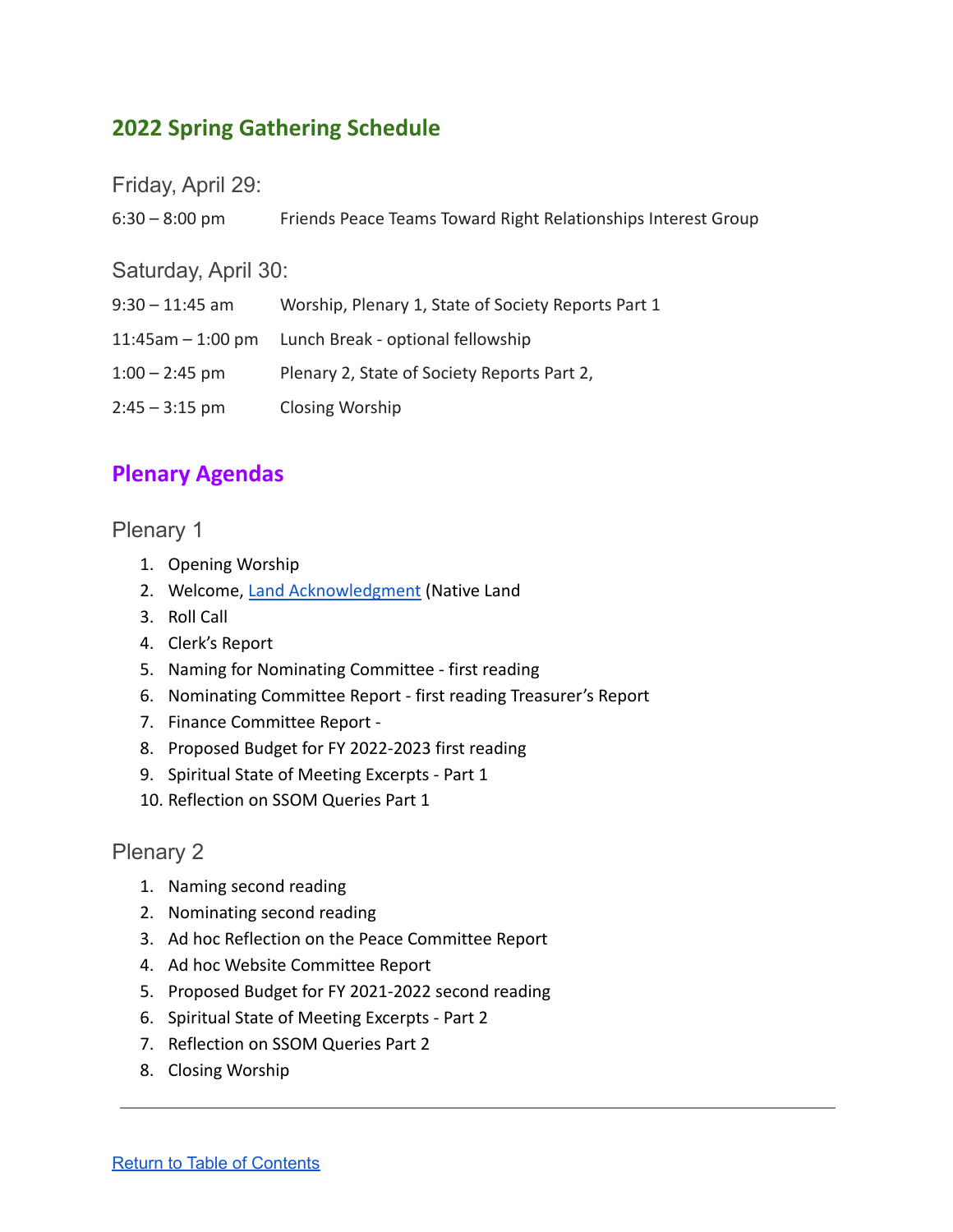# **Southern California Quarterly Meeting**

# <span id="page-2-0"></span>**Proposed Roster of Officers and Committee Members 4/25/22**

## **OFFICERS**

**Clerk:** Jane Blount, La Jolla, 5/20 to 5/23

### **Recording Clerks Circle:**

**Ann Fuller clerk, Santa Monica, 5/22 to 5/23**

**Sarah Rose House Lightner, Orange Grove**

**Elizabeth Bills, La Jolla**

**Oliver Ryder, La Jolla**

**Treasurer:** Gary Wolff, Orange Grove, 11/19 to 5/23

**Directory Clerk: Dan Strickland, Orange Grove, 5/22 to 5/25**

### **Co-Webmasters:**

**Kerwin Flowers, La Jolla, 5/22 to 5/25**

**Mitchel Cox, Orange Grove, 5/22 to 5/25**

## **COMMITTEES**

#### **Arrangements**

Peggy Craik (clerk), Orange Grove, 5/18 to 5/24

Judi Oehmen, Santa Monica. 11/21 to 11/24

**Gail Thomas, Santa Monica 5/22 to 5/25**

#### **Children's Program Committee**

Return to Table of [Contents](#page-0-0)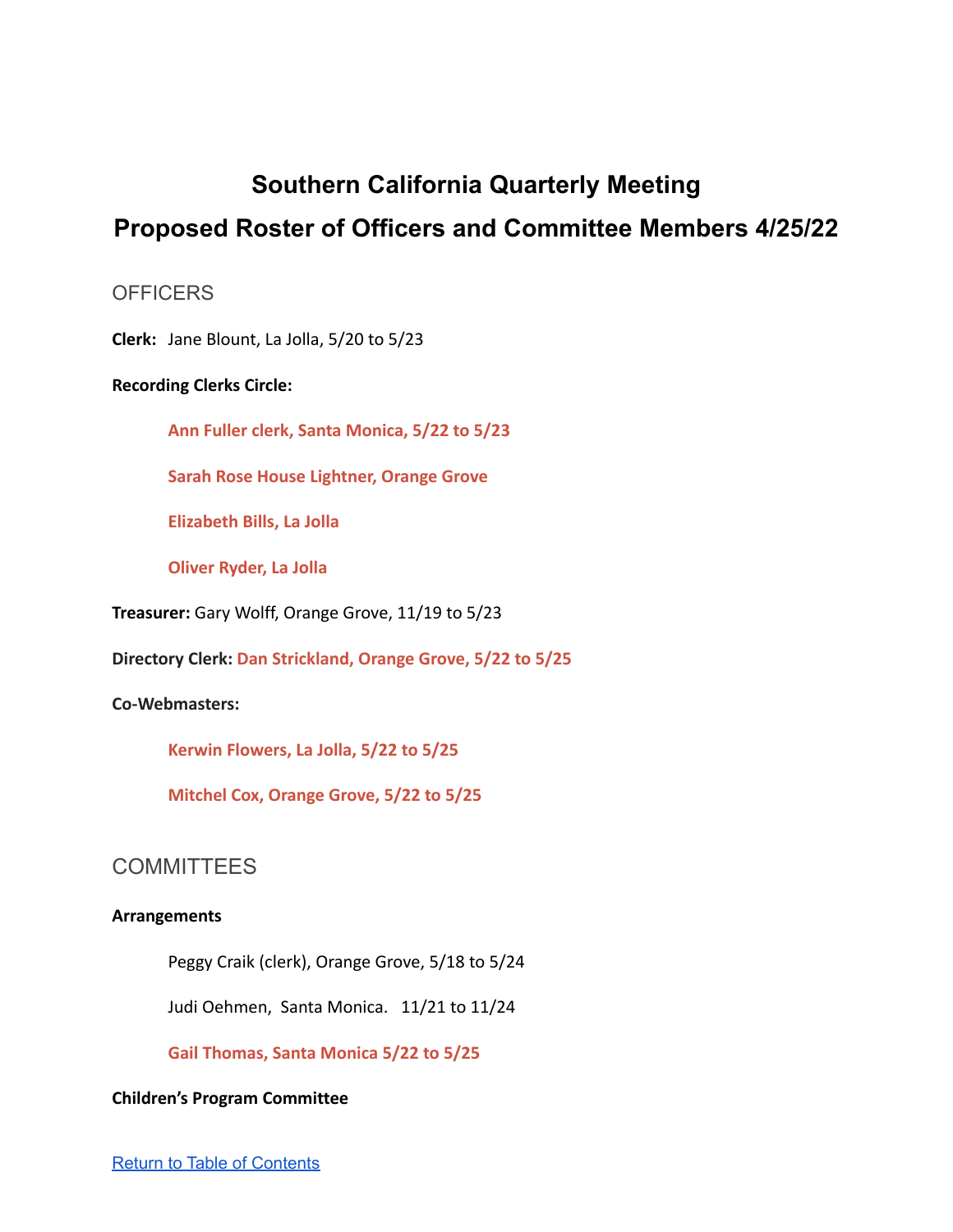Robin Durant, Orange Grove, 5/20 to 5/23

Louise Sherikar, (convenor) Orange County, 11/20 to 11/23

#### **Finance Committee**

Rebecca Searl (clerk), Santa Monica, 5/20 to 5/23

Bill Brock, San Diego, 5/21 to 5/24

Kip McBane, La Jolla, 5/21 to **5/23**

Dan Strickland, Orange Grove, 11/21 to 11/24

Gary Wolff (ex officio)

#### **Ministry and Counsel committee**

Stan Searl, Santa Monica, 5/17 to 5/23

Elva Carter, Inland Valley, 5/18 to 5/24

Cate Wilson, Orange Grove, 5/21 to 5/24

Will Barclay, Inland Valley, 5/21 to 5/24

Robin Durant (clerk), Orange Grove, 5/20 to 5/23

Jack Leshefka, La Jolla, 5/20 to 5/23

Henry Yang, Santa Monica, 11/20 to 11/23

**Stephen Pope, Santa Barbara, 5/22 to 5/25**

#### **Peace & Social Concerns Committee (re-emerging, details in process)**

**Lawrence Alderson (co-clerk) Orange County, 5/22 to 5/25**

**Susana Cervantes (co-clerk) La Jolla, 5/22 to 5/25**

#### **Retreats Committee**

Pat Wolff (clerk), Orange Grove, 5/14 to 5/23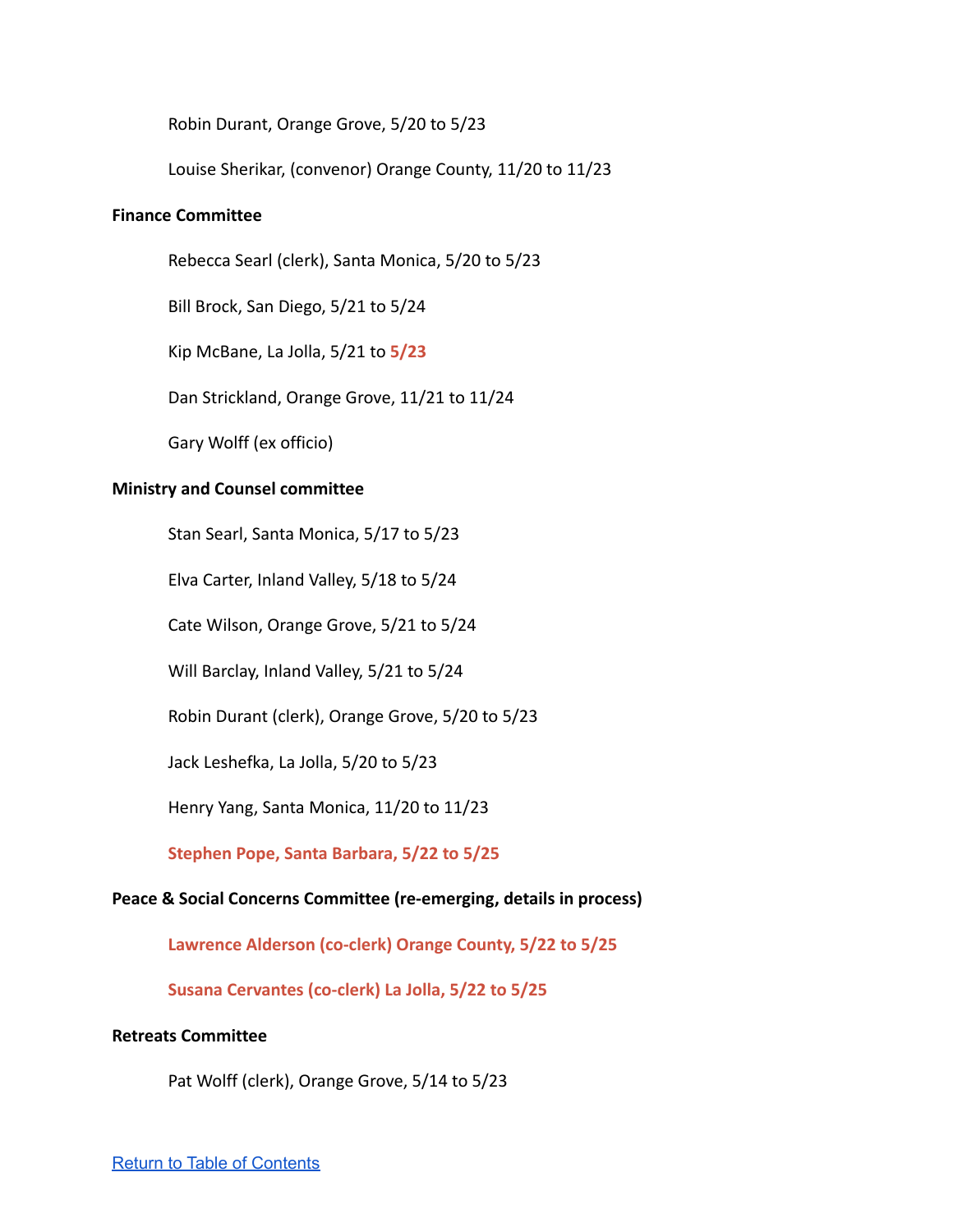#### **Representatives to Pacific Ackworth Foundation**

Gary Wolff, Orange Grove

Kip McBane, La Jolla

Michelle White, Orange Grove

Ron Theders, Claremont

#### **Representatives to Pacific Ackworth Friends School**

Jan Tappan, Orange Grove

Peggy Spear, Claremont

**Registrar:** Lawrence Alderson, Orange County, 5/19 to **5/25**

#### **Teen Program Committee**

Robert Valente-Neighbors, San Diego, 5/21 to 5/24

Rob Cimorelli **(co-clerk)**, Orange Grove, 5/21 to 5/24

**Kindred Gottlieb (co-clerk), Orange Grove, 5/22 to 5/25**

#### **Nominating Committee**

**George Gastil (clerk), San Diego, 5/22 to 5/25**

Betty Guthrie, Orange County, 5/17 to 5/23

Susana Cervantes, La Jolla, 11/21 to 5/23

Mary Jo Housman, San Diego, 5/21 to 5/23

#### **Website Committee**

**Jane Blount (clerk), La Jolla, 5/22 to 5/23**

**Kerwin Flowers, La Jolla (ex-officio)**

**Mitchel Cox, Orange Grove (ex-officio)**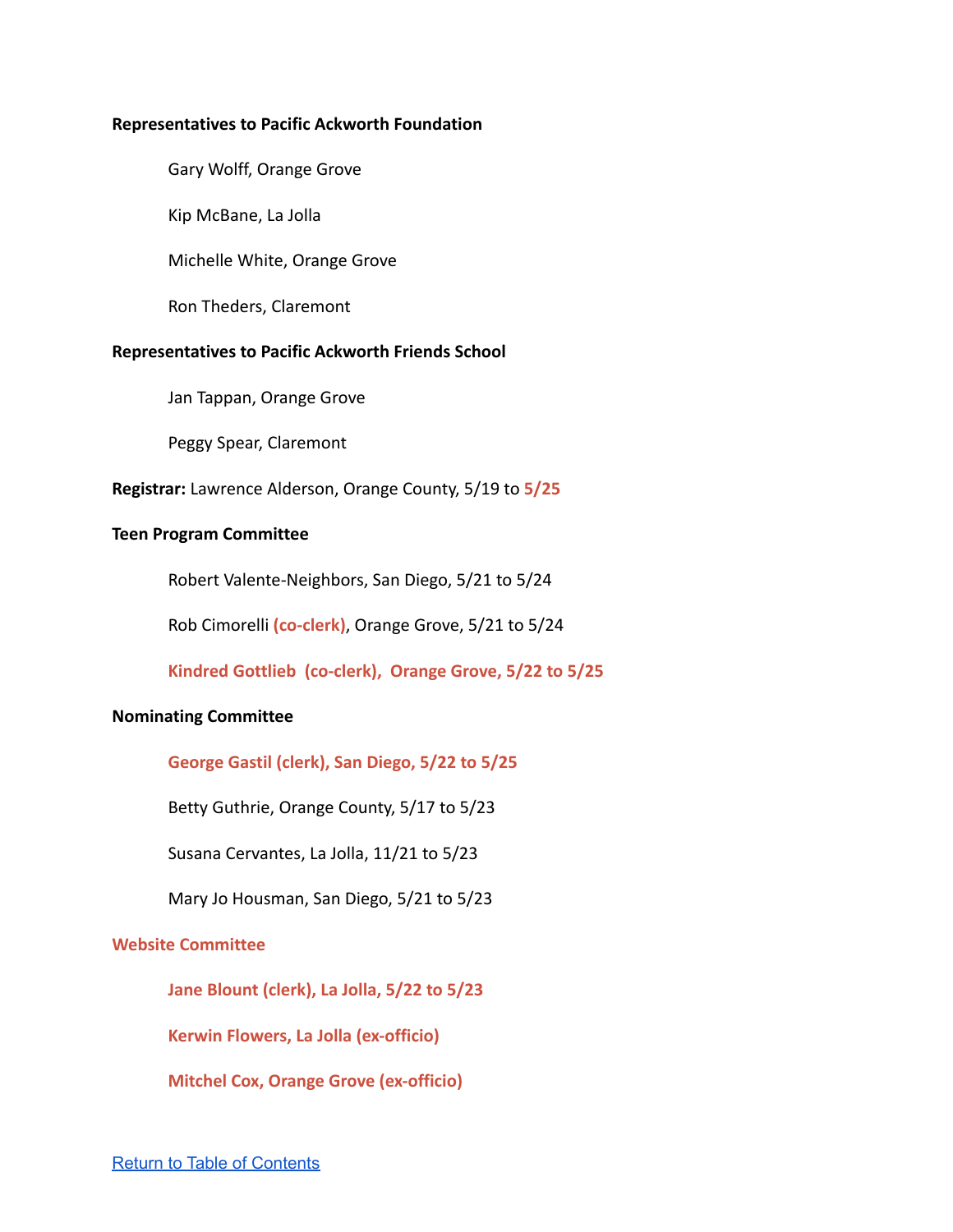# <span id="page-5-0"></span>**Finance Committee Report to Spring Gathering 04/30/2022**

Finance Committee has continued to meet regularly via Zoom. Finance Committee has a full complement of members this year, including Gary Wolff, Treasurer, Orange Grove; Bill Brock, San Diego; Kip McBane, La Jolla; Dan Strickland, Orange Grove; Rebecca Searl, Committee Clerk, Santa Monica.

Finance Committee has supported the Treasurer in opening the new accounts for the Peters Memorial Fund, as approved at Fall Fellowship, 2021. That process continues at this time.

Finance Committee has prepared a draft budget for 2022-23 with several major changes from past budgets. The presentation changes are designed to make the budget a more useful planning tool. The budget for Fall Fellowship continues to be included with the over-all general fund, and represents by far the largest proportion of the budget. There are many uncertainties around Fall Fellowship: will it be in-person or by Zoom? How many people will register? What will the facilities charges be? Given all these uncertainties, the Expenses could be in excess of the Income. Following the practice of Pacific Yearly Meeting, SCQM Finance Committee recommends to balance the budget with a transfer of funds from Uncommitted Reserves, if necessary.

Peters Memorial Fund expenses have been separated from the general fund since the Peters Memorial Fund will be in separate accounts and no longer combined with the general fund.

Use of the Peters Memorial Fund has expanded this year. In the past, the Fund was primarily used to support Fall Fellowship speakers and entertainment. Without an in-person Fall Fellowship, use of the Fund has expanded to various special projects including: a retreat of the National Network Opposing the Militarization of Youth (NNOMY), a reading group focused on the book Fit for Freedom, Not for Friendship, and a concert with Annie Patterson titled "Songs of Hope and Struggle."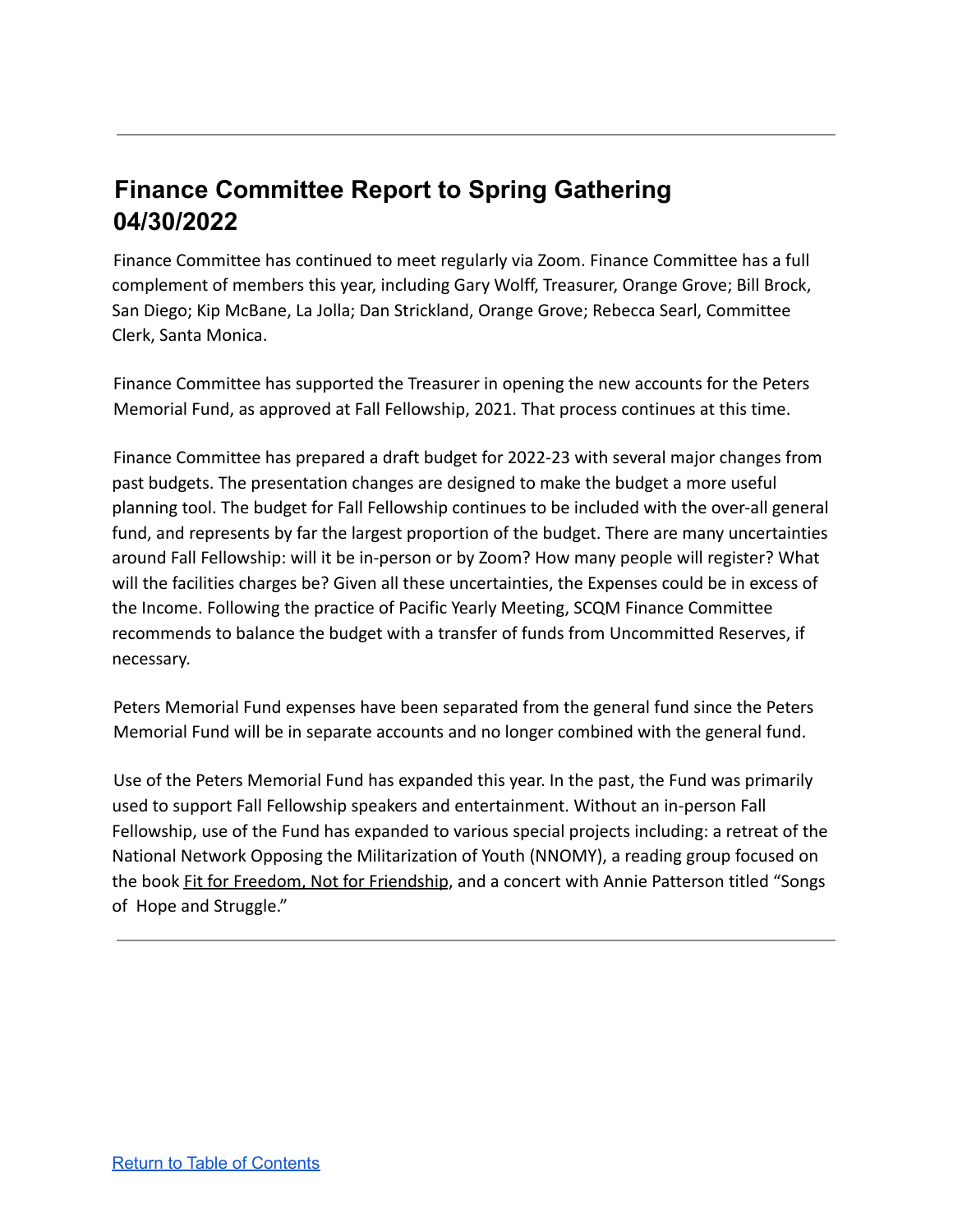# <span id="page-6-0"></span>**Clerk's Report**

Friends, our Quarter is strong in spirit. We are a widespread group of f/Friends with busy, full lives who are diligently and faithfully tending to the work in front of us one step at a time. Our numbers may be smaller than in past years but the good news is that despite our busy lives, more folk are stepping up to serve. Many blanks in our roster have been filled and new ideas to revitalize and transform the old Peace and Social Order committee are taking shape. In addition to hearing excerpts from the Spiritual State of the Meeting Reports and collectively reflecting on them, we will also hear from several of our committees today about the work they've been doing to support Southern California Quarterly Meeting.

Personally, daily prayer and bodymindspiritful moving meditation through the practice of Qigong continues to sustain me in my work on various Quaker committees for my monthly meeting, as clerk of the Quarter, and as a somatically sensitive bodyworker and massage therapist. I am grateful to be in a phase in my life where I can give abundantly of my time and energy.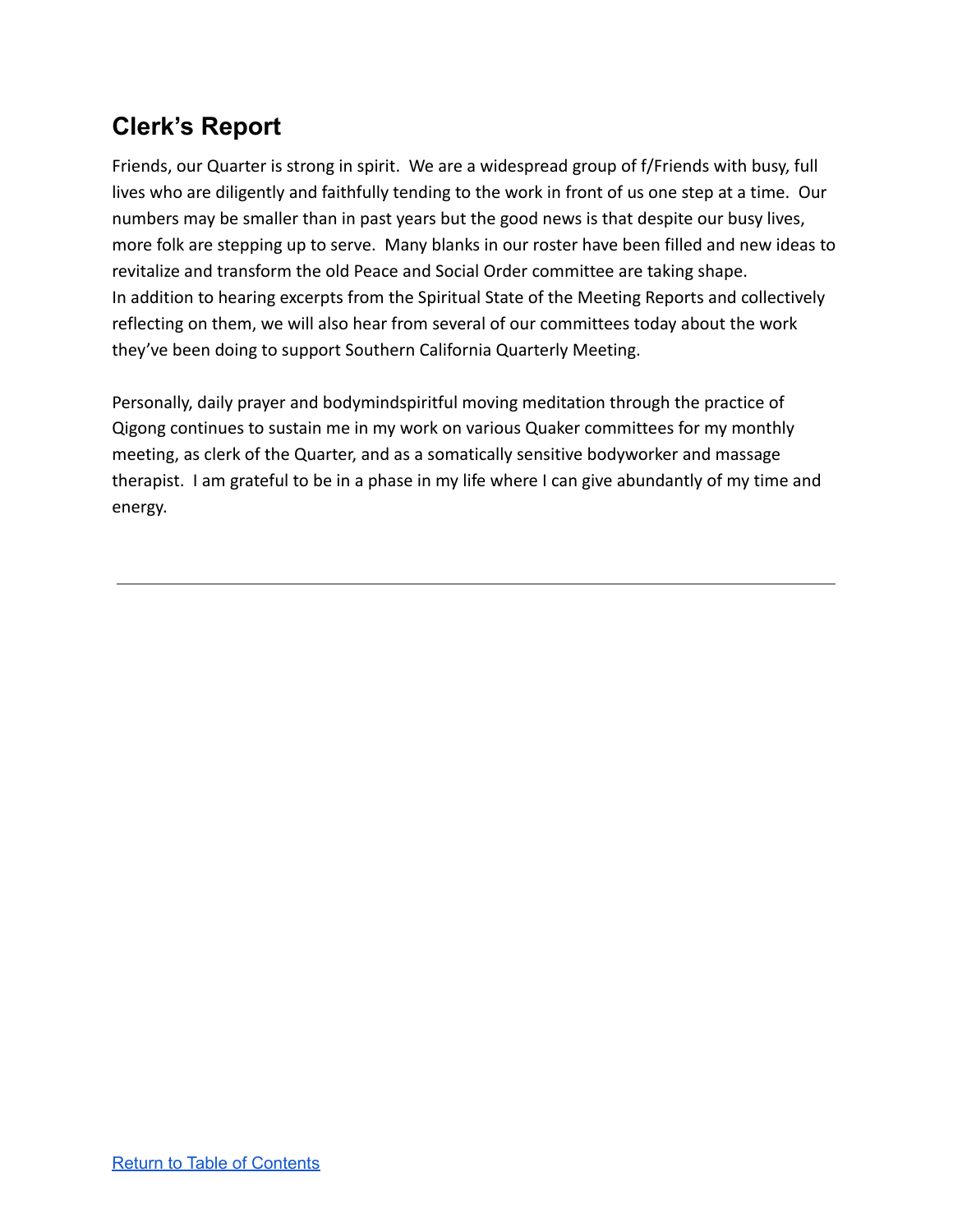# <span id="page-7-0"></span>**Ad Hoc Website Committee Report**

4th Month, 30th Day, 2022

Since September 2020, The Ad Hoc website committee has worked toward updating and modernizing SCQM's website.

Kerwin Flowers migrated our hosting service from JustHost to SiteGround and installed WordPress as our content management system.

We have been meeting monthly to discern our needs and goals for the new website. Early on, Sharon Gates proposed a new site map which we have used as the basis for our new page structure and navigation.

We have maintained the site's usability and accessibility—taking into account web accessibility standards—even while the content and features have become richer.

Some new features of the website worth highlighting include:

- A Documents page that makes important documents easily available, including Minutes dating back to 2012.
- An updated directory of Monthly Meetings, including an interactive map.
- Dedicated committee pages where the clerks of each committee can post relevant content.

Our hope is that our website is utilized more by the various committees of the quarter as well as members so it becomes an active resource where Friends can create and share posts about upcoming events of interest.

We still have an ongoing list of improvements we plan to make to the website, so please reach out if you have any ideas or feedback; we'd love to hear from you.

The Ad Hoc committee will soon become a standing committee, which will continue to work on website updates moving forward.

Respectfully Submitted by Jane Blount (clerk), Mitch Cox, Kerwin Flowers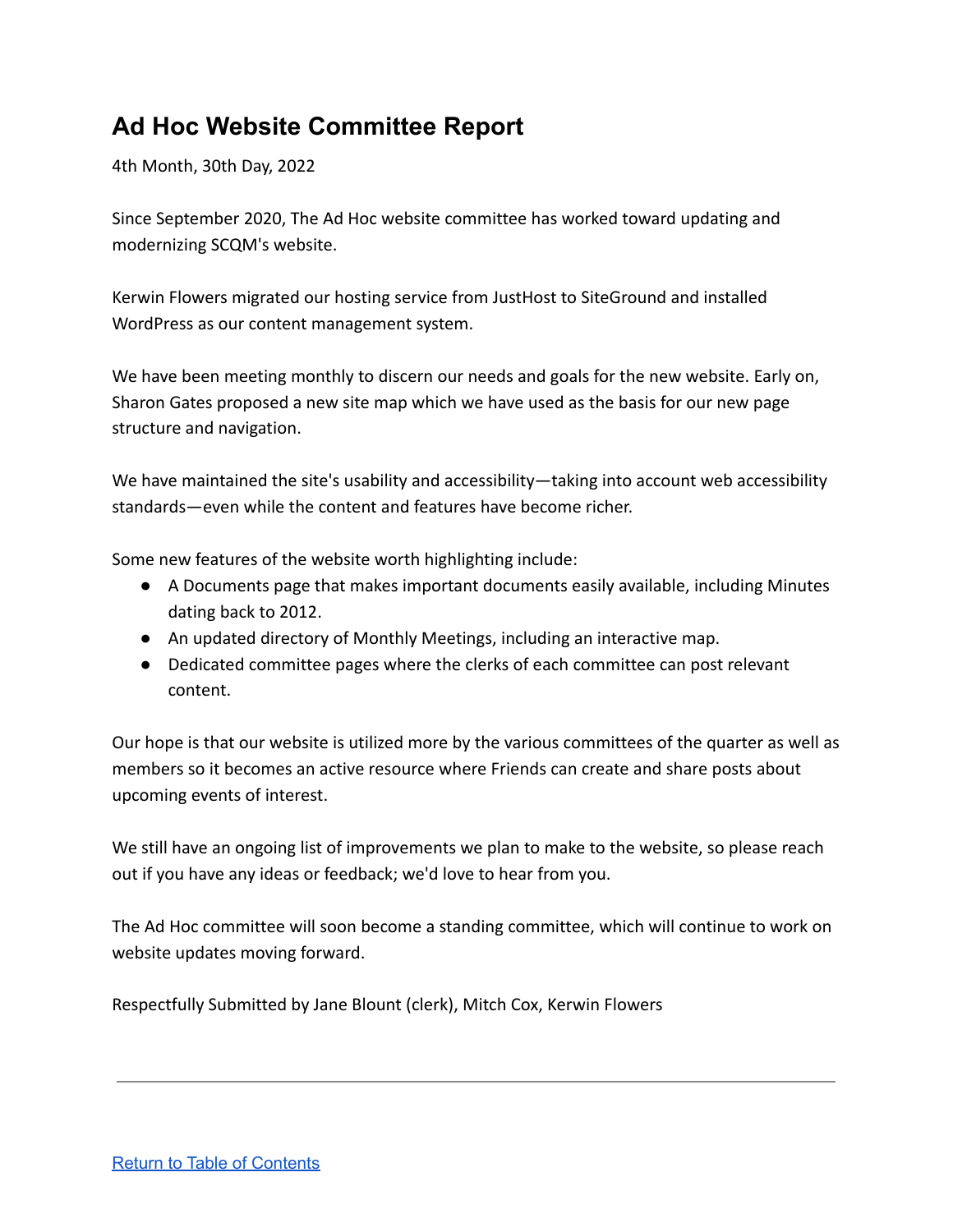# <span id="page-8-0"></span>**Children's Committee Report to Southern California Quarterly Meeting Spring Gathering Fourth Month, 30 th Day, 2022**

The Children's Committee has been meeting on a more or less monthly basis. We currently have three members, plus PacYM's Youth Program's Coordinator, Keenan Lorenzato. One member left the Committee in October.

We decided not to have a Children's Program at this gathering, since our online fall program was not well attended. It appears that most children and youth are suffering from Zoom burnout and are not likely to attend online-only events.

Kenan has been keeping us up to date on planning for the children and youth programs for the PacYM annual gathering at Mt. Madonna. They need teachers and other volunteers for the children's program. The teachers will receive a stipend of \$500. Please let us know if you know of anyone who'd make a good teacher for the children or a Friendly Responsible Adult Presence (FRAP)" for the Teen Program, please let us know.

PacYM is also planning a series of family outings, two of which will take place in Southern California. One of the outings will be in Griffith Park, since a similar event last year was well-attended. The destination for the second outing has not yet been decided, but Keenan is looking into various possibilities.

We considered a family camping trip at Stone Pantry Orchard, where last year's apple-picking event was held, but dropped the idea because of the presence of bears in the orchard. We also decided not to repeat the day time event there. Although those present enjoyed the apple-picking immensely, most felt that it was too long a distance to travel. Instead, we are looking into camping locations that are closer to a greater number of people.

We have not started planning for Fall Fellowship because we are waiting for a decision on whether it will be in-person, online, or hybrid.

Respectfully submitted, Louise Sherikar, Convener SCQM Children's Committee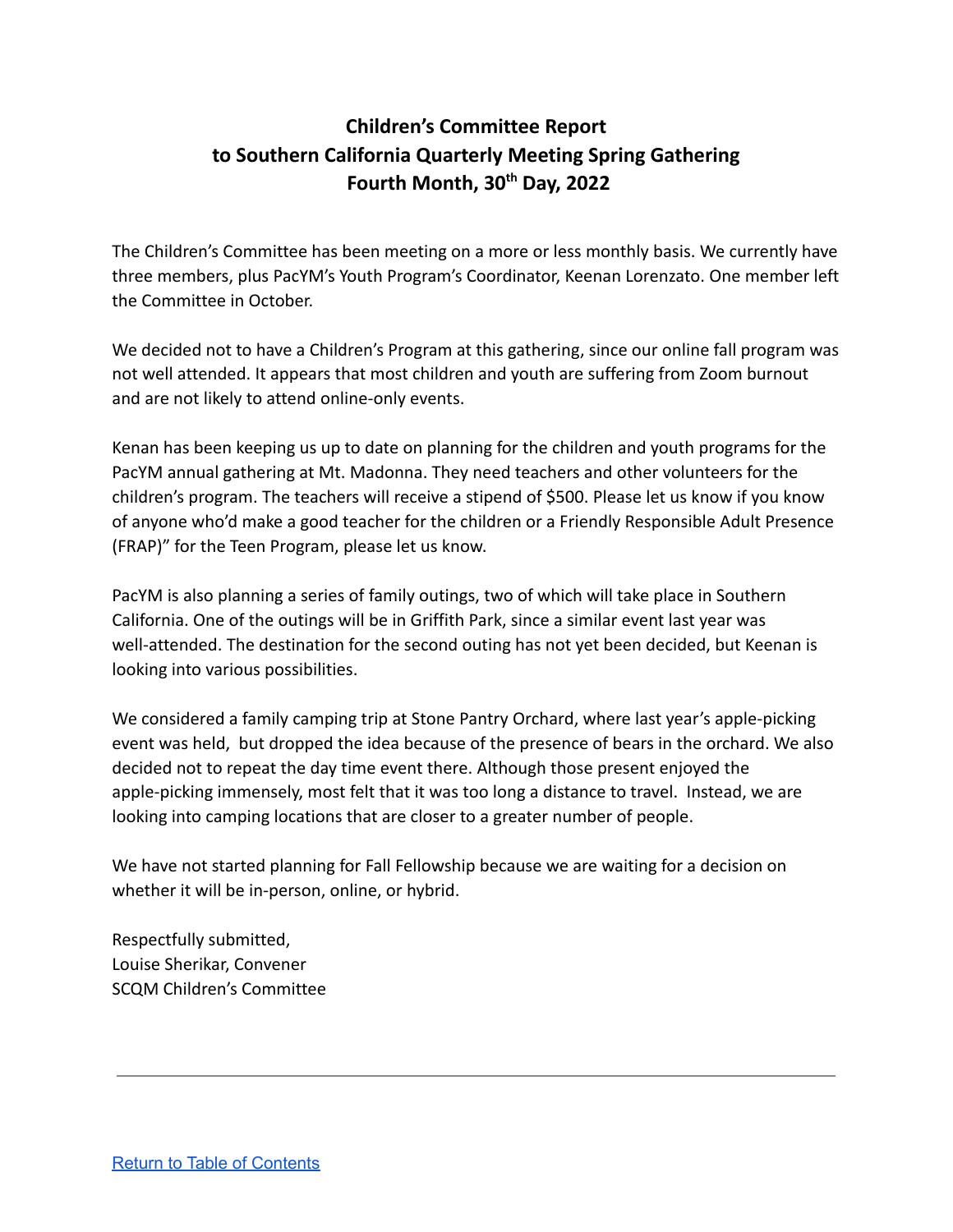# <span id="page-9-0"></span>**Ad Hoc Peace & Social Concerns Reflection Committee Report 4/30/22**

The Peace & Social Concerns Committee has been the subject of a discernment process following Fall Fellowship in 2021, concerning the future of this committee, and whether and how it might be reconstituted and possibly renamed to serve the Quarter again. Additionally, since the SoCal Quakers Racial Justice Network was formed under the care of the P&SC committee, the ongoing support for this SCQM group is a concern. Two friends have been identified, and have agreed to co-clerk a newly constituted committee, and, if these nominations are approved, then completing a new proposed job description and focus for this committee will be among the first tasks.

Respectfully submitted by Susy Cervantes, Elisabeth Green, S, Jane Blount, Lawrence Alderson

## <span id="page-9-1"></span>**SCQM PEACE AND SOCIAL CONCERNS COMMITTEE (SCQM P&SCC) In Process Job Description Revision**

### **PURPOSE**

To welcome Friends to gather and share their voices on leadings and topics related to creating a more inclusive community, that seeks to create, stimulate and nurture a sustainable worship space, with equality and collaboration within our Monthly Meetings and the Society of Friends at large.

The Southern California P&SC (Peace and Social Concerns) Committee of the Quarterly Meeting focuses on social concerns, inclusivity of all Friends, including peace-related issues that encourage equality, guided by Friends' testimonies of peace, integrity, stimulating community and stewardship, focusing on achieving our goals with purpose, intention, and simplicity.

### **GOALS FOR THIS COMMITTEE**

To be bridge builders, listening to the voices of the Friends that have been historically ignored and excluded. Validate and include their presence, voices, leadings, leadership, and service in our Meetings, Quarterlies, Yearly and across the Religious Society of Friends. Providing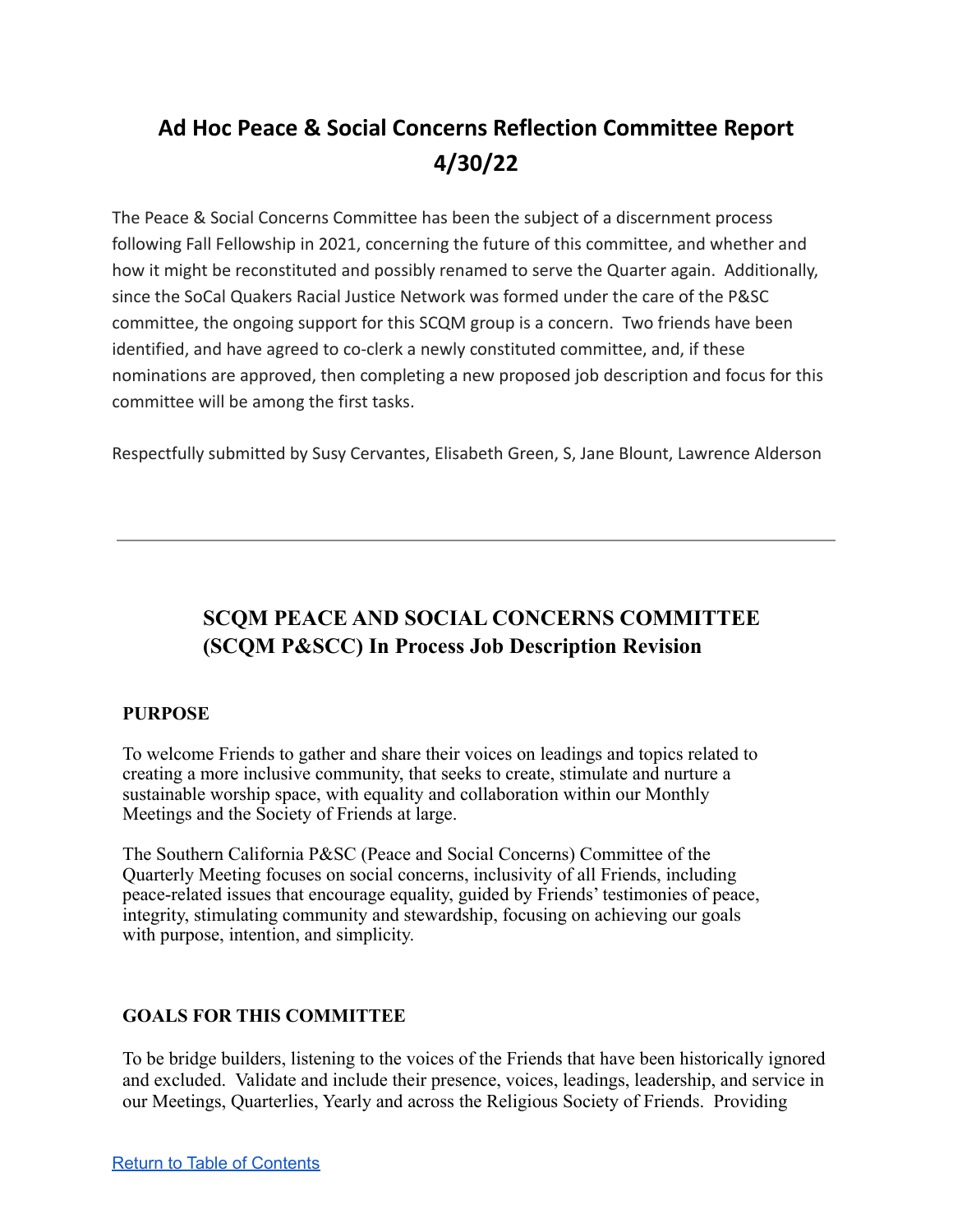meaningful, essential and proactive support, to be able to influence for the better, in our social relationships within the Religious Society of Friends.

Objectively assessing how we are the example of the standards for welcoming and inviting, humbly, and to be an open, warm, welcoming community to our Friends of all races, from all walks of life, including attenders and visitors alike. Assuring that all voices, concerns and leadings raised are heard, validated and held in equity, accordingly.

To provide a platform, a forum, to collaborate with Peace & Social Concerns and leadings, brought forward by Friends within the Quarter. Sharing such leadings, to network with Friends desiring involvement to help with each other's projects.

### **RESPONSIBILITIES**

The P&SC Committee is responsible for:

1. Providing a structure for members of Peace and Social Concerns related Committees of Monthly Meetings, including Threshing Sessions and Worship Groups, to share leadings, experiences, interests, and concerns, and receive support from the broader Quaker community in Southern California.

2. Facilitating the organizing of Interest Groups brought forward by Friends, assessing and supporting their visions and leadings. Embracing networking opportunities to expand the outreach among all interested Friends.

3. Receiving and assessing concerns from Monthly Meetings, Pacific Yearly Meeting, and other bodies of Friends, in the form of minutes, presentations, and letters by Friends, who will want support from the Southern California Quarterly P&SC Committee.

- 4. Seasoning concerns, including activities such as:
	- Determining (by an ad hoc or subcommittee if appropriate) whether suggested concerns or leadings represent the works of the SCQM P&SCC, consolidating if applicable with other Friends or Meetings' concerns or leadings. Assessing the complexity of the leading or project, identifying the target beneficiaries, distributing labor if necessary.
	- Distributing resource materials and background information to Monthly Meetings or individual Friends in advance of anticipated discussion.
	- Writing Minutes for presentations to a Quarterly Meeting for Business sessions.
	- Returning a concern brought directly by an individual, to that Friend's Meeting , or if warranted, to all the Meetings of the Quarter, for review and recommendations.